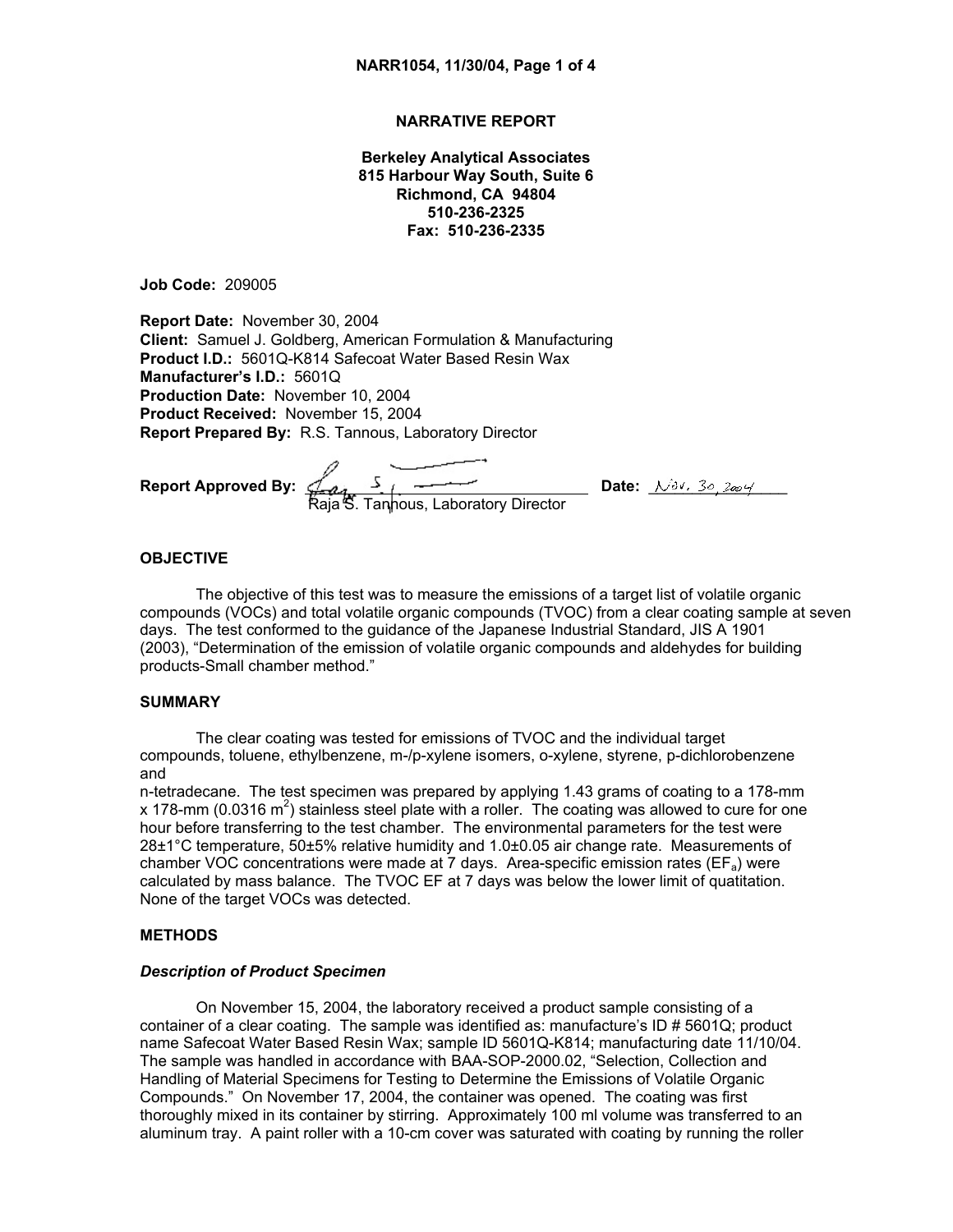back and forth in the tray. The coating was applied to one side of a 178-mm x 178-mm (0.0316  $m<sup>2</sup>$ ) stainless steel plate using four strokes, two in the vertical direction and two in the horizontal direction, so that the entire area was uniformly covered. 1.43 Grams of coating were applied in a single film. The coated surface area was 0.0316 m<sup>2</sup>. Thus, the product loading was 45 g m<sup>-2</sup>. The test specimen was allowed to dry for one hour before placing it on an open wire shelf in the test chamber.

## *GC/MS Analysis of VOCs*

 The methods used for the sampling and analysis of VOCs are based on U.S. EPA Methods TO17, "Determination of Volatile Organic Compounds in Ambient Air Using Active Sampling Onto Sorbent Tubes" and TO1, "Determination of Volatile Organic Compounds in Ambient Air using Tenax Adsorption and Gas Chromatography/Mass Spectrometry (GC/MS)."

 The multisorbent samplers (Model No. ST-032, Envirochem, Inc.) used for the collection of VOC samples contain Tenax-TA, Ambersorb XE-340 and activated charcoal, in series. With these samplers, C4 to C17 nonpolar and moderately polar volatile organic compounds (VOCs), and many  $C_1$  to  $C_3$  compounds, depending upon functional group, are quantitatively collected. Highly reactive and very volatile compounds, such as formaldehyde, cannot be analyzed using these samplers.

 The samplers are thermally desorbed, and the samples are introduced into a Hewlett-Packard 5971A GC/MS system using a UNACON 810 concentrating system (Envirochem, Inc.). Prior to analysis, an internal standard (ISTD) is added to each sampler. The ISTD is 121 ng of bromofluorobenzene (BFB). The ISTD is used to check on the operation of the system, to provide a retention-time marker, and for quantitative analysis. The GC/MS is operated in the SCAN mode over a mass range of *m/z* 33-300.

 For qualitative analysis, the spectra of peaks from the total-ion-current chromatograms are first compared to spectra contained in a database of commonly occurring VOCs. This database was created by BAA from analyses of pure compounds. If a spectrum of a compound matches a spectrum of a compound in the database and if the compounds' retention times also match, then the identification is considered to be "confirmed." If no match is obtained, then the spectrum is compared to spectra contained in the NIST database of approximately 129,000 spectra. Such identifications are considered to be "tentative."

 For the quantitative analysis of total VOCs (TVOC) in a sample, the GC/MS total-ioncurrent (TIC) chromatogram is integrated over a retention-time (RT) interval of 15 - 50 minutes using parameters that capture almost all of the TIC area in a sample. The integrated areas less the area of the ISTD are summed. The mass of the compounds represented by the sum is calculated relative to the known amount of the ISTD that is added to the sampler. The calculation uses the response factor for toluene relative to BFB. This relative response factor (RRF) is 2.03. Because there can be substantial variation in the TIC response of different classes of compounds, the measurement of TVOC is less accurate than the calibrated measurement of individual VOCs.

 For the quantitative analysis of individual VOCs, multi-point internal-standard calibrations are prepared using pure compounds. Standards of the more volatile compounds are prepared by injecting microliter quantities of mixtures of the compounds into static dilution bottles. Gas volumes are withdrawn from the static dilution bottles and transferred to conditioned samplers using gas-tight syringes. Standards of the less volatile compounds are prepared by making serial dilutions in an appropriate low-boiling solvent and injecting microliter quantities of the dilute standards directly onto samplers containing Tenax. Samplers containing standards are analyzed in the same manner as field samples.

# *Testing for Emissions of VOCs from Products Using Small-Volume Chambers*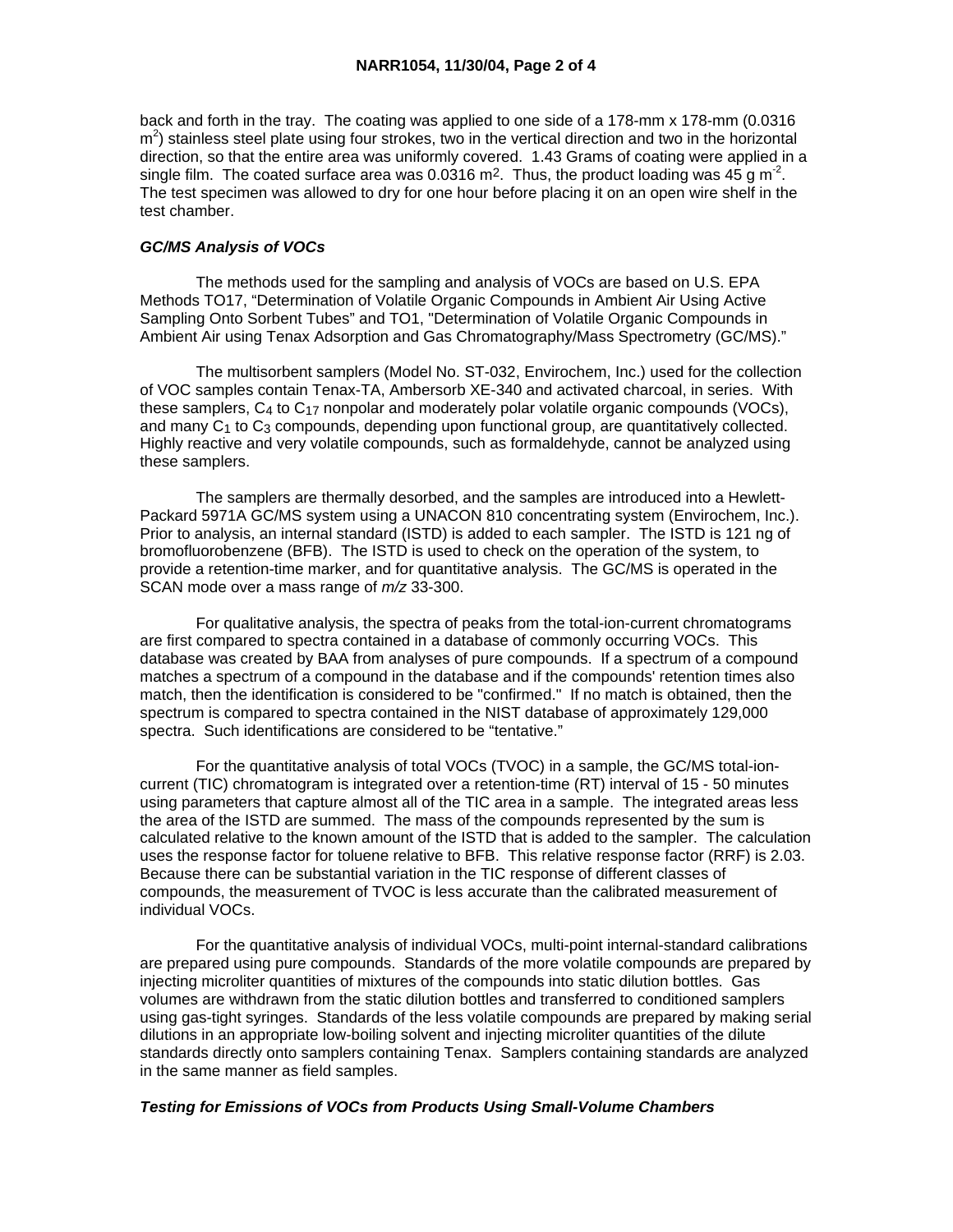The methods used for the measurement of emissions of VOCs from this product specimen are based on the Japanese Industrial Standard, JIS A 1901 (2003), "Determination of the emission of volatile organic compounds and aldehydes for building products-Small chamber method," English edition.

 The chamber consists of a 67-L, stainless steel cylindrical vessel with a stainless-steel lid equipped with three fittings. The chamber is held in an incubator that is maintained at  $28\pm1^{\circ}$  C. Purified air from a clean air generator is introduced into the chamber through one fitting with a stainless-steel tubing extension. The inlet flow rate of 1.12±0.06 standard L min<sup>-1</sup> is regulated with electronic mass-flow controllers (calibrated at 25° C and 1 atm. pressure). The gas stream is split into two streams. One of these is passed through a bubbler containing distilled water. This saturated gas stream is mixed with the dry gas stream to produce a humidified gas stream with a relative humidity (RH) of 50±5% that is then introduced into the chamber. A humidity probe (Model HMD 30YB, Vaisala) is inserted into the chamber through a second fitting on the lid. Chamber temperature and humidity are measured and recorded throughout the test. Gas exits and is sampled for the analytes of interest at the other fitting on the lid. Atmospheric pressure at the laboratory is near 1 atm. Prior to use, the chamber and fittings are cleaned by washing them with hot water and a detergent.

 A clean, empty chamber is operated at the same testing conditions for at least three hours prior to a test. Chamber background concentrations are measured. Then, the chamber is opened and the material specimen is positioned on a wire rack approximately near the center of the chamber. To initiate a test, the chamber is sealed and ventilated. At specified times, gas samples are collected at the chamber exhaust. The sample flow rates are regulated with electronic mass-flow controllers (calibrated at 25° C and 1 atm. pressure). Samples for VOCs are collected on multisorbent samplers at a flow rate of 100 standard cm3 min-1. For this test, 1.5-L gas samples for the analysis of TVOC and individual target VOCs were collected 7 days (168 hours) after initiating the test period. The parameters for the emissions test are summarized in Table 1.

| Parameter                           | Value                 |  |
|-------------------------------------|-----------------------|--|
|                                     |                       |  |
| Chamber volume, m <sup>3</sup>      | 0.067                 |  |
| Coating substrate                   | Stainless steel       |  |
| Substrate dimensions, mm            | 178 x 178             |  |
| Coated surface area, m <sup>2</sup> | 0.0316                |  |
| Loading ratio, $m2 m-3$             | 0.472                 |  |
| Weight of coating applied, g        | 1.43                  |  |
| Inlet flow rate, $m^3$ h-1          | $0.067 \pm 0.003$     |  |
| Average temp, <sup>o</sup> C        | $28 + 1$              |  |
| Atmosphere                          | <b>Humidified Air</b> |  |
| Average humidity, %RH               | $50 \pm 5$            |  |
| Test duration, days                 | 7                     |  |
|                                     |                       |  |

**Table 1**. Parameters for a VOC emission test conducted in a small-scale environmental chamber.